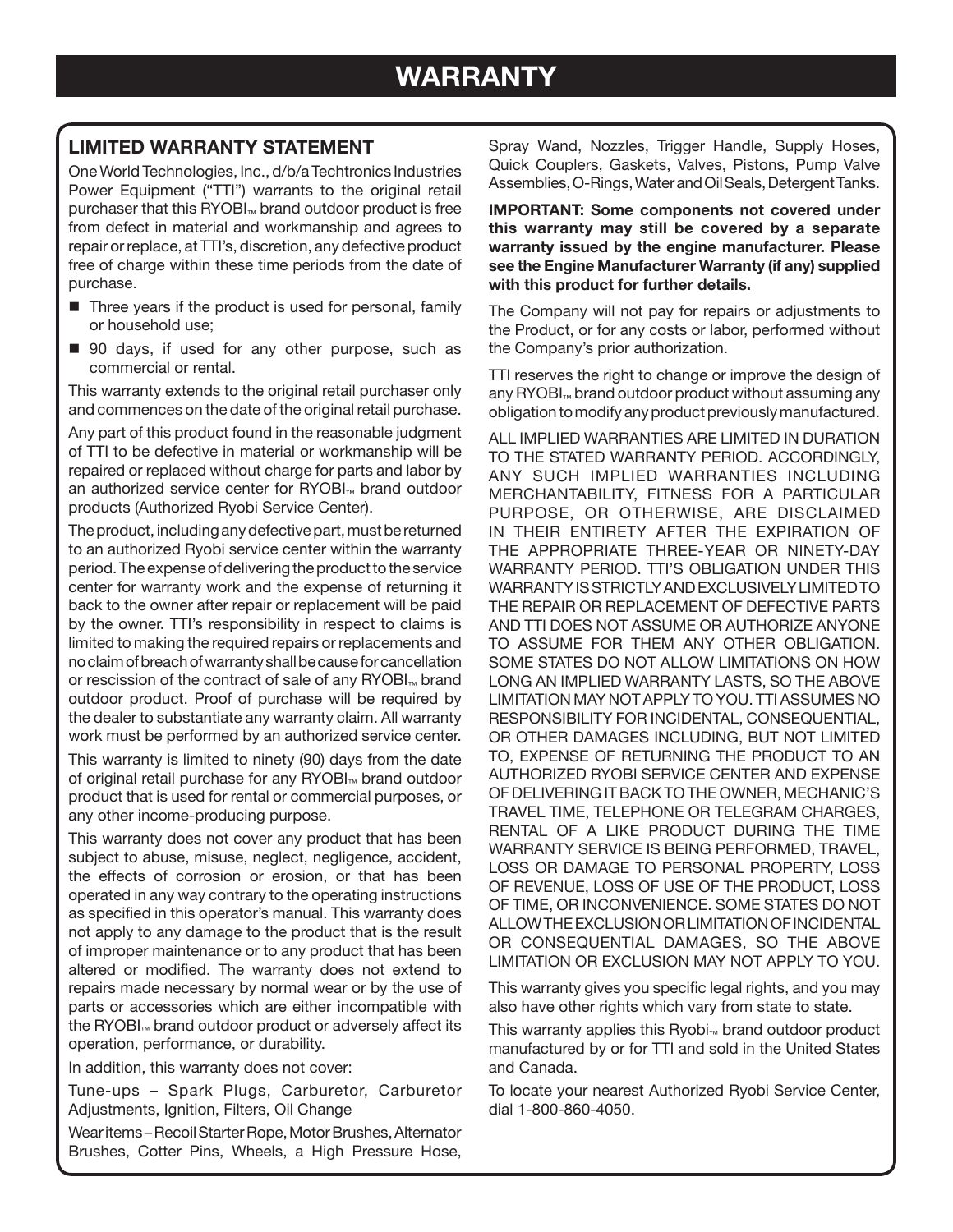## **ÉNONCÉ DE LA GARANTIE LIMITÉE**

One World Technologies, Inc., nom DBA Techtronics Industries Power Equipment (« TTI »), garantit à l'acheteur original que ce produit RYOBI<sub>™</sub> est exempt de tous vices de matériaux ou de fabrication et s'engage à réparer ou remplacer gratuitement, à son choix, tout produit s'avérant défectueux au cours des périodes indiquées ci-dessous, à compter de la date d'achat.

- Trois ans sur les produits utilisés par des particuliers ;
- 90 jours sur les produits utilisés à toutes autres fins, telles que les travaux commerciaux et la location.

Cette garantie n'est offerte qu'à l'acheteur original et entre en vigueur à la date de l'achat original.

Toute pièce de ce produit jugée, après évaluation raisonnable par TTI comme présentant des vices de matériaux ou de fabrication, sera réparée ou remplacée, sans facturation pour pièces ou main d'oeuvre par un centre de réparations agréé pour produits d'extérieur de marque RYOBI<sub>™</sub> (centre de réparations Ryobi agréé).

Le produit, y compris toutes les pièces défectueuses devront être retournés à un centre de réparations Ryobi agréé, avant expiration de la période de garantie. Les frais d'expédition au centre de réparations pour les travaux sous garantie et de retour au propriétaire du produit seront assumés par le propriétaire. En ce qui concerne les réclamations en garantie, la responsabilité TTI se limitera à la réparation ou au remplacement des produits défectueux et aucune revendication de rupture de garantie ne pourra causer l'annulation ou la résiliation du contrat de vente d'un produit d'extérieur RYOBI<sub>™</sub> quel qu'il soit. Une preuve d'achat sera exigée par le centre de réparation, afin de valider toute réclamation au titre de la garantie. Toutes les réparations sous garantie devront être effectuées par un centre de réparations agréé.

La garantie sur tout produit d'extérieur RYOBI<sub>™</sub> utilisé pour la location, des travaux commerciaux ou tout autre usage lucratif, sera limitée à quatre-vingt-dix (90) jours, à compter de la date d'achat au détail original.

Cette garantie ne couvre pas les produits ayant fait l'objet d'un usage abusif ou négligent, d'une mauvaise utilisation ou d'un manque d'entretien, ou ayant été impliqués dans un accident, soumis aux effets de la corrosion ou employés de façon contraire aux instructions du manuel d'utilisation. Cette garantie ne couvre ni les dommages aux produits résultant d'un manque d'entretien, ni les produits qui ont été altérés ou modifiés. La garantie exclut les réparations rendues nécessaires par l'usure normale ou l'utilisation de pièces et d'accessoires incompatibles avec ce produit extérieur de marque RYOBI<sub>™</sub> ou nuisibles à son bon fonctionnement, ses performances ou sa durabilité.

En outre, la présente garantie exclut:

Les réglages - Bougies, carburateur, réglages du carburateur, allumage, filtres, changement d'huile

L'usure des pièces – corde du lanceur, balais de moteur, balais d'alternateur, goupilles en épingle à cheveux, meules, tuyau haute pression, lance d'arrosage, buses, poignée à gâchette, tuyaux d'alimentation, raccords rapides, joints, vannes, pistons, ensembles de soupape de pompe, joints toriques, joints d'eau et d'huile, réservoirs de détergent.

**IMPORTANT : Certains composants n'étant pas couverts par cette garantie peuvent être couverts par une garantie distincte émise par le fabricant du moteur. veuillez consulter la garantie du fabricant du moteur (si c'est le cas) fournie avec ce produit pour en savoir plus.**

L'entreprise n'assumera en aucun cas les frais liés à la réparation ou à l'ajustement du produit, ou les coûts associés à des tâches pour lesquelles elle n'a pas donné son consentement.

TTI se réserve le droit d'apporter des modifications ou améliorations à tout produit extérieur RYOBI<sub>™</sub>, sans obligation de modifier les produits fabriqués antérieurement.

LA DURÉE DE TOUTES LES GARANTIES IMPLICITES NE SAURAIT EN AUCUN CAS EXCÉDER LA PÉRIODE DE GARANTIE DÉCLARÉE. PAR CONSÉQUENT, TOUTES LES GARANTIES IMPLICITES, Y COMPRIS LES GARANTIES DE VALEUR MARCHANDE OU D'ADÉQUATION À UN USAGE PARTICULIER OU AUTRES SERONT INVALIDÉES À L'EXPIRATION DE LA PÉRIODE DE GARANTIE APPROPRIÉE DE TROIS ANS OU QUATRE-VINGT-DIX JOURS. LES OBLIGATIONS DE TTI DANS LE CADRE DE CETTE GARANTIE SE LIMITENT EXCLUSIVEMENT À LA RÉPARATION OU AU REMPLACEMENT DES PIÈCES DÉFECTUEUSES ET TTI N'ASSUME OU N'AUTORISE QUICONQUE À ASSUMER QUELQUE AUTRE OBLIGATION QUE CE SOIT. CERTAINS ÉTATS ET PROVINCES NE PERMETTANT PAS DE LIMITATION DE DURÉE DES GARANTIES IMPLICITES, LES RESTRICTIONS CI-DESSOUS PEUVENT NE PAS ÊTRE APPLICABLES. TTI DÉCLINE TOUTE RESPONSABILITÉ EN CE QUI CONCERNE LES DOMMAGES DIRECTS, INDIRECTS OU AUTRES, Y COMPRIS, MAIS SANS S'Y LIMITER, LES FRAIS DE RETOUR DE PRODUITS À UN CENTRE DE RÉPARATION RYOBI AGRÉÉ ET DE RENVOI AU PROPRIÉTAIRE, DE DÉPLACEMENT D'UN TECHNICIEN, DE TÉLÉPHONE OU TÉLÉGRAMME, DE LOCATION D'UN PRODUIT SIMILAIRE PENDANT LA DURÉE DES RÉPARATIONS SOUS GARANTIE, DE DÉPLACEMENT, DE PERTES OU DOMMAGES À DES BIENS PERSONNELS, DE MANQUE À GAGNER, DE PERTE D'USAGE DU PRODUIT, DE PERTE DE TEMPS OU DE DÉRANGEMENT. CERTAINS ÉTATS ET PROVINCES NE PERMETTANT L'EXCLUSION OU LA LIMITATION DES DOMMAGES DIRECTS OU INDIRECTS, LES RESTRICTIONS CI-DESSOUS PEUVENT NE PAS ÊTRE APPLICABLES.

Cette garantie donne au consommateur des droits spécifiques, et celui-ci peut bénéficier d'autres droits, qui varient selon les états ou provinces.

Cette garantie couvre tous les produits d'extérieur RYOBI<sub>™</sub> fabriqués par TTI vendus aux États-Unis et au Canada.

Pour obtenir l'adresse du centre de réparations Ryobi agréé le plus proche, appeler le 1-800-860-4050.